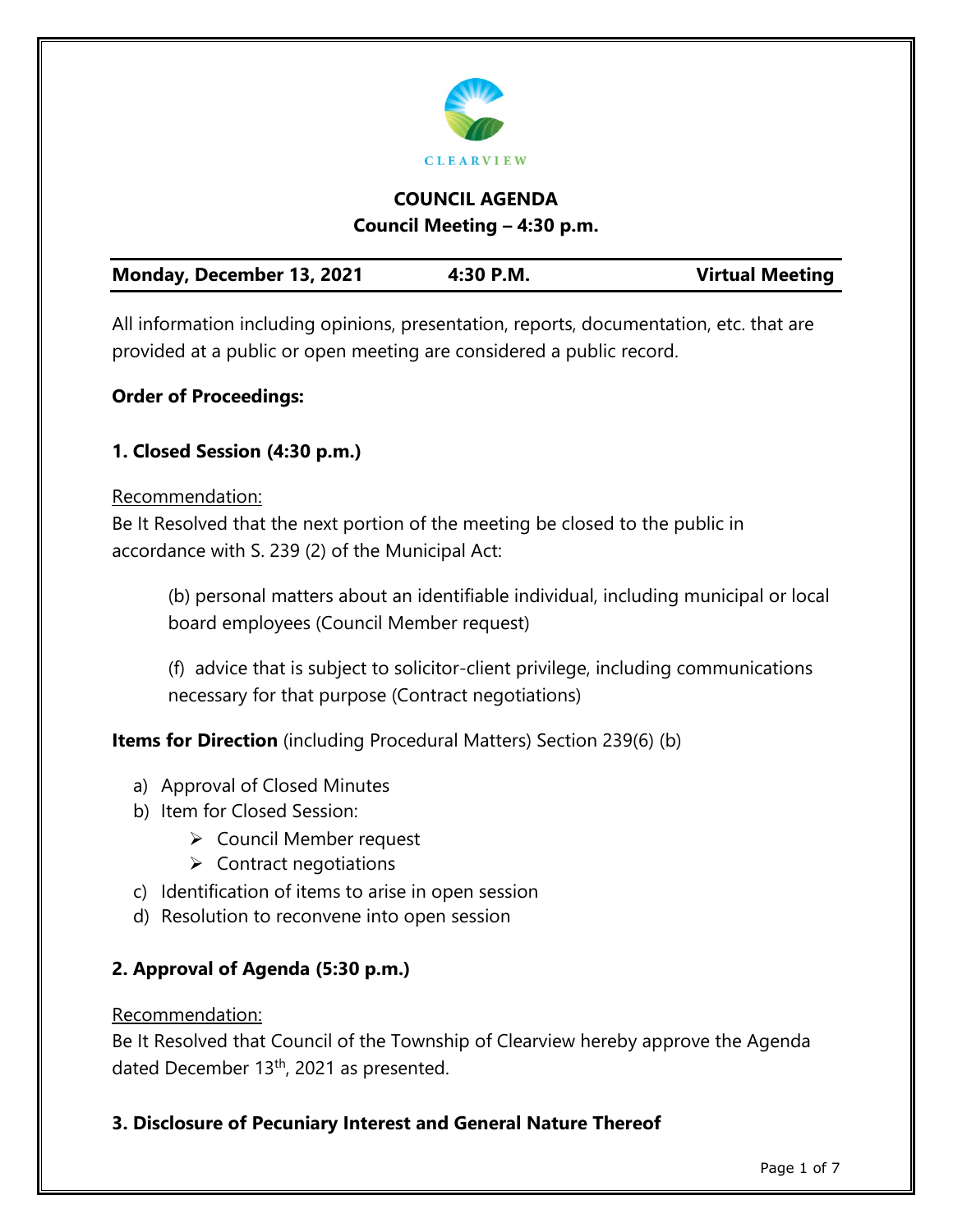#### **4. Public Participation**

**Be advised comments and views expressed under the Public Participation Period are not the views of the Township of Clearview, Council or the Administration.**

- **4.1 [David Kunashko \(Review of Clearview AirBnB Policy\)](https://www.clearview.ca/sites/default/files/uploads/publications/4.1_david_kunashko_airbnb_policy_review.pdf)**
- **4.2 [Diane & Gary Russell \(OCIF Funding for Sunnidale Street\)](https://www.clearview.ca/sites/default/files/uploads/publications/4.2_diane_and_gary_russell_ocif_funding_for_sunnidale_st_0.pdf)**
- **4.3 [Amy Shannon \(OCIF Funding for Township\)](https://www.clearview.ca/sites/default/files/uploads/publications/4.3_amy_shannon_ocif_funding.pdf)**
- **4.4 [Judith Crawford & Clearview Residents \(Opposition to Speed Reductions\)](https://www.clearview.ca/sites/default/files/uploads/publications/4.4_judith_crawford_clearview_residents_opposition_to_speed_reductions.pdf)**
- **4.5 Gord Zeggil [& Canadian Federation of Independent Business \(Speed](https://www.clearview.ca/sites/default/files/uploads/publications/4.5_gord_zeggil_speed_limit_reductions.pdf)  [Limit Reductions\)](https://www.clearview.ca/sites/default/files/uploads/publications/4.5_gord_zeggil_speed_limit_reductions.pdf)**

#### **5. Deputations & Presentations**

No Items

### **6. Public Meetings**

**6.1 [Proposed Building Permit](https://www.clearview.ca/sites/default/files/uploads/publications/6.1_proposed_building_permit_fee_by-law_revisions.pdf) Fee By-law Revisions Presentation** Presentation by: Scott McLeod, Chief Building Official

Public participation for this topic can be submitted through: <https://www.clearview.ca/node/8343>

# **6.2 [Township of Clearview Proposed 2022-2023](https://www.clearview.ca/sites/default/files/uploads/publications/6.2_2022_budget_presentation.pdf) Budget Presentation [2022 Budget Package](https://www.clearview.ca/sites/default/files/uploads/publications/6.2_2022_budget_package.pdf)**

Presentation by: Kelly McDonald, Treasurer/Director of Finance

Public participation for this topic can be submitted through: <https://www.clearview.ca/node/9464>

# **7. Approval of Minutes of Council Meeting**

#### Recommendation:

Be It Resolved, that Council of the Township of Clearview hereby approves the Minutes of the following Council Meetings as presented:

- **[November 22, 2021](https://www.clearview.ca/sites/default/files/uploads/publications/7_november_22_minutes.pdf)**
- **[November 25, 2021 \(Special Council Meeting\)](https://www.clearview.ca/sites/default/files/uploads/publications/7_november_25_special_meeting.pdf)**
- **[November 29, 2021 \(Budget Workshop #2\)](https://www.clearview.ca/sites/default/files/uploads/publications/7_november_29_budget_meeting_2.pdf)**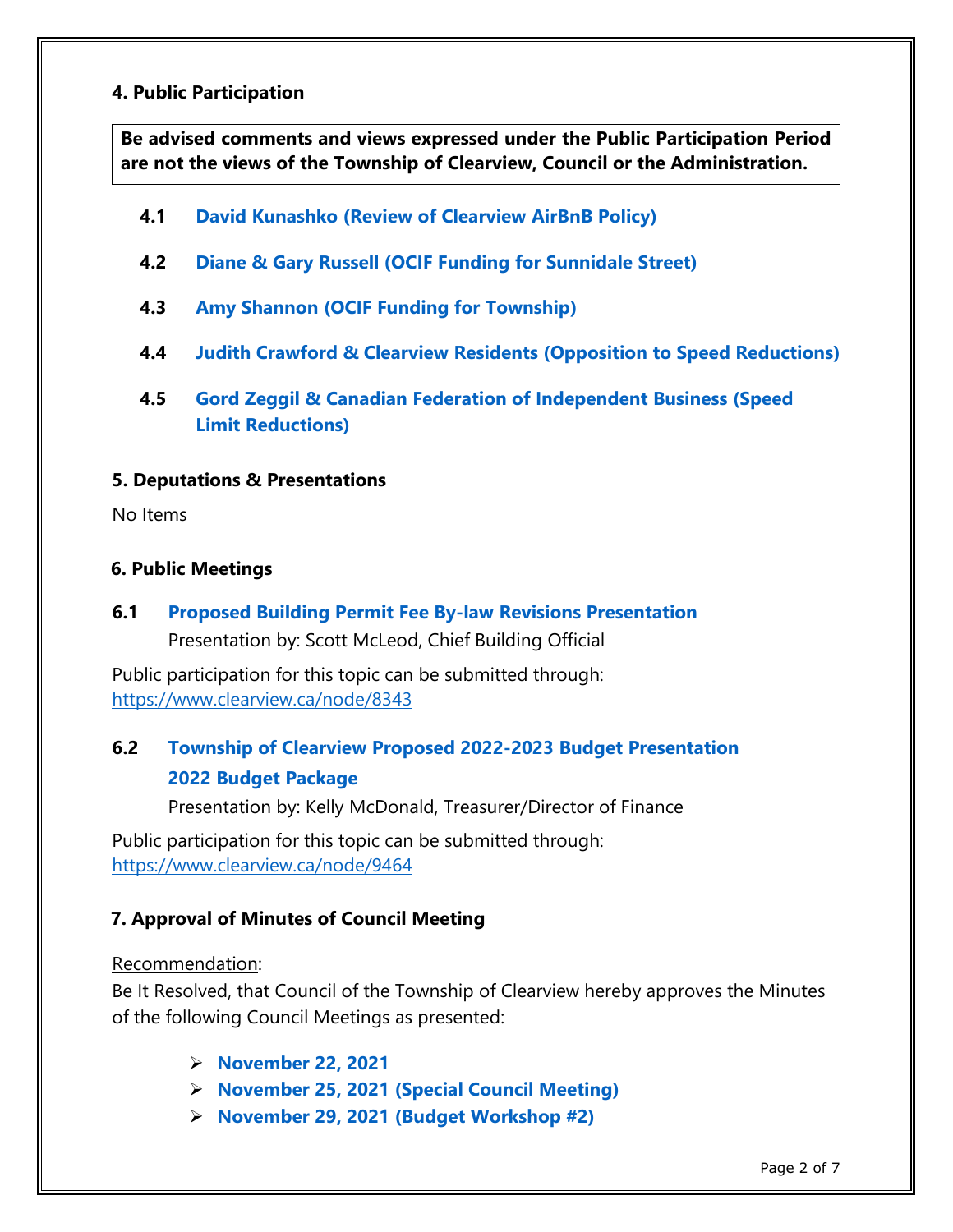### **8. Business arising from Minutes (if any)**

### **9. Communications from the Mayor**

- 9.1 Closed Session Report (if any)
- 9.2 [Simcoe County Road Supervisors –](https://www.clearview.ca/sites/default/files/uploads/publications/9.2_simcoe_county_road_supervisors_-_2022_aors_trade_show.pdf) 2022 AORS Trade Show
- 9.3 [NVCA Board Highlights –](https://www.clearview.ca/sites/default/files/uploads/publications/9.3_nvca_board_highlights_-_november_2021.pdf) November 2021

#### Recommendation:

Be It Resolved that Council of the Township of Clearview hereby receives Communications from the Mayor for information.

### **10. County Reports & Information**

No Items

### **11. Council Reports & Community Announcements**

11.1 Ward Reports

### **12. Department Reports**

### **COMMUNITY SERVICES**

### **[CS-061-2022 Proposed Building Permit Fee By-law Revisions](https://www.clearview.ca/sites/default/files/uploads/publications/cs-061-2021_proposed_building_permit_fee_by-law_revisions.pdf)**

#### Recommendation:

Be It Resolved that Council of the Township of Clearview hereby:

- 1) Receives this Report for information.
- 2) Approve the proposed recommendation to not increase Building Permit Fees by the annual indexing as set out in the Building Permit Fee Schedule B to By-law 16-93, as amended, for the year 2022.

# **CS-062-2021 [ZBA Lift of Hold Symbol](https://www.clearview.ca/sites/default/files/uploads/publications/cs-062-2021_-_dms_metals_-_lift_hold.pdf) (7685 County Road 9)**

#### Recommendation:

Be It Resolved that Council of the Township of Clearview hereby:

1) Receive the report CS-062-2021 for information regarding the Lifting of a "Hold (H22)" Symbol; and,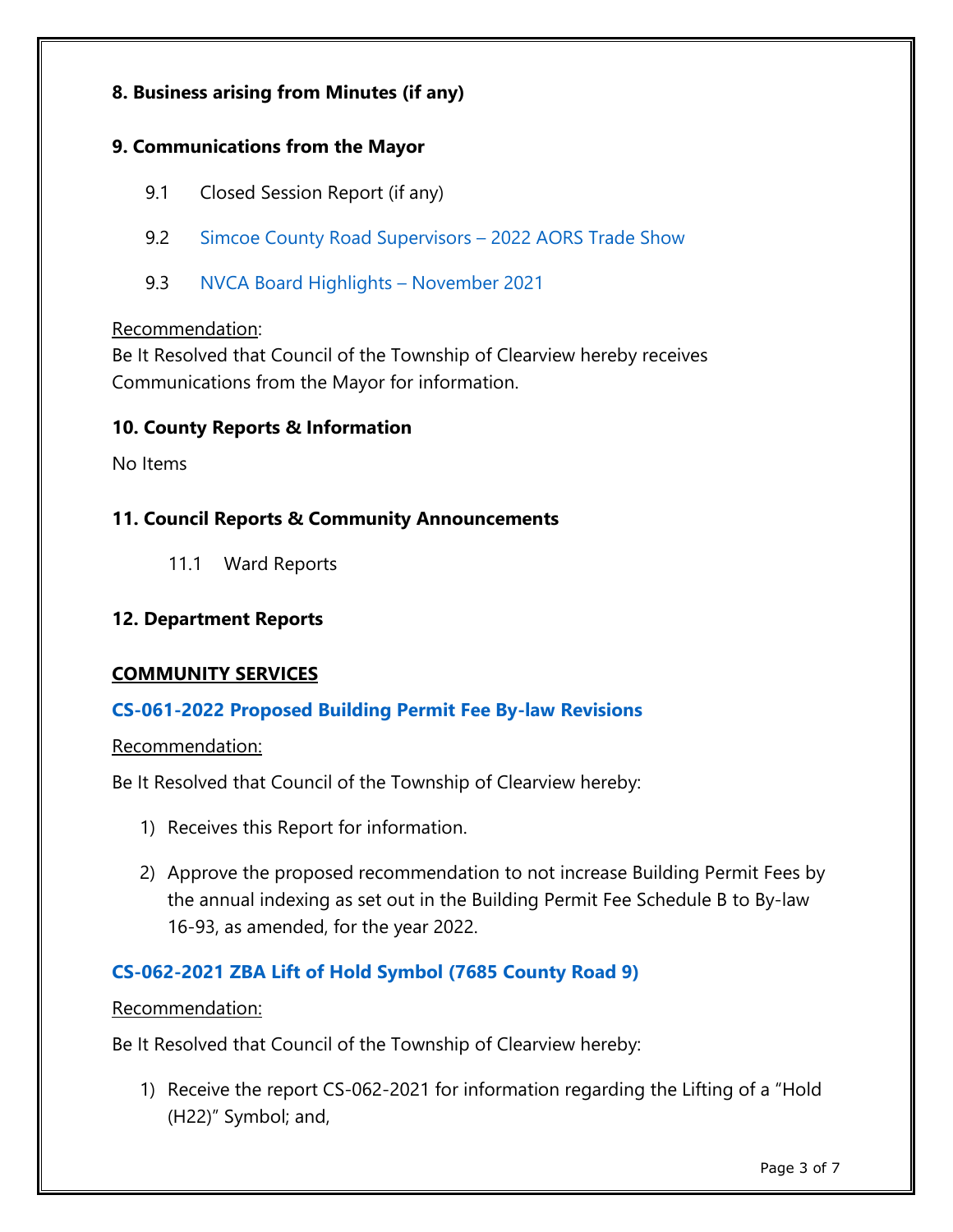2) Pass a Zoning By-law amendment to the Township of Clearview Zoning By-law 06-54, being By-law 21-118 to lift the "Hold (H22)" symbol for the lands municipally known as 7685 County Road 9 and legally described as CON 5 PT LOT 9, being Parts 1 and 2, 51R-41231, formerly in Creemore, now in the Township of Clearview.

# **[CS-063-2021 Site Plan Approval \(7685 County Road 9\)](https://www.clearview.ca/sites/default/files/uploads/publications/cs-063-2021_-_dms_metals_former_midwest.pdf)**

### Recommendation:

Be It Resolved that Council of the Township of Clearview hereby:

- 1) Receive the report CS-063-2021 for information;
- 2) Issues Site Plan Approval to 7685 County Road #9 Inc. for the continued operation of a of metals recycling transfer station on the subject lands as illustrated in Midwest Metals Site Sketch, Buildings, Outdoor Storage and Service Plan, Drawing 1, by Martin Knisley, dated December 2020 Updated April 21, 2021 and Midwest Metals Site Sketch, Parking, Loading and Landscaping Plan, Drawing 2, by Martin Knisley, dated December 2020 Updated April 21, 2021; and
- 3) Approves By-law No. 21-119 authorizing the Mayor and Clerk to execute the Site Plan Agreement with 7685 County Road #9 Inc. c/o Andrew Gallo who has the authority to bind the corporation known as 7685 County Road #9 Inc.

# **PARKS, CULTURE & RECREATION**

# **[PCR-024-2021 Support Person Policy](https://www.clearview.ca/sites/default/files/uploads/publications/pcr-024-2021_support_person_policy.pdf)**

### Recommendation:

Be It Resolved that Council of the Township of Clearview hereby:

- 1) Receive report PCR-024-2021 (Support Person Policy) dated December 13, 2021; and,
- 2) Approve the Support Person Policy as presented in Schedule A to this report.

# **PUBLIC WORKS**

# **[PW-041-2021 Stayner Water Supply Financing](https://www.clearview.ca/sites/default/files/uploads/publications/pw-041-2021_stayner_water_supply_financing_0.pdf)**

### Recommendation:

Be It Resolved that Council of the Township of Clearview hereby:

1) Receive Report PW-041-2021 Stayner Water Supply Financing dated December 13, 2021; and,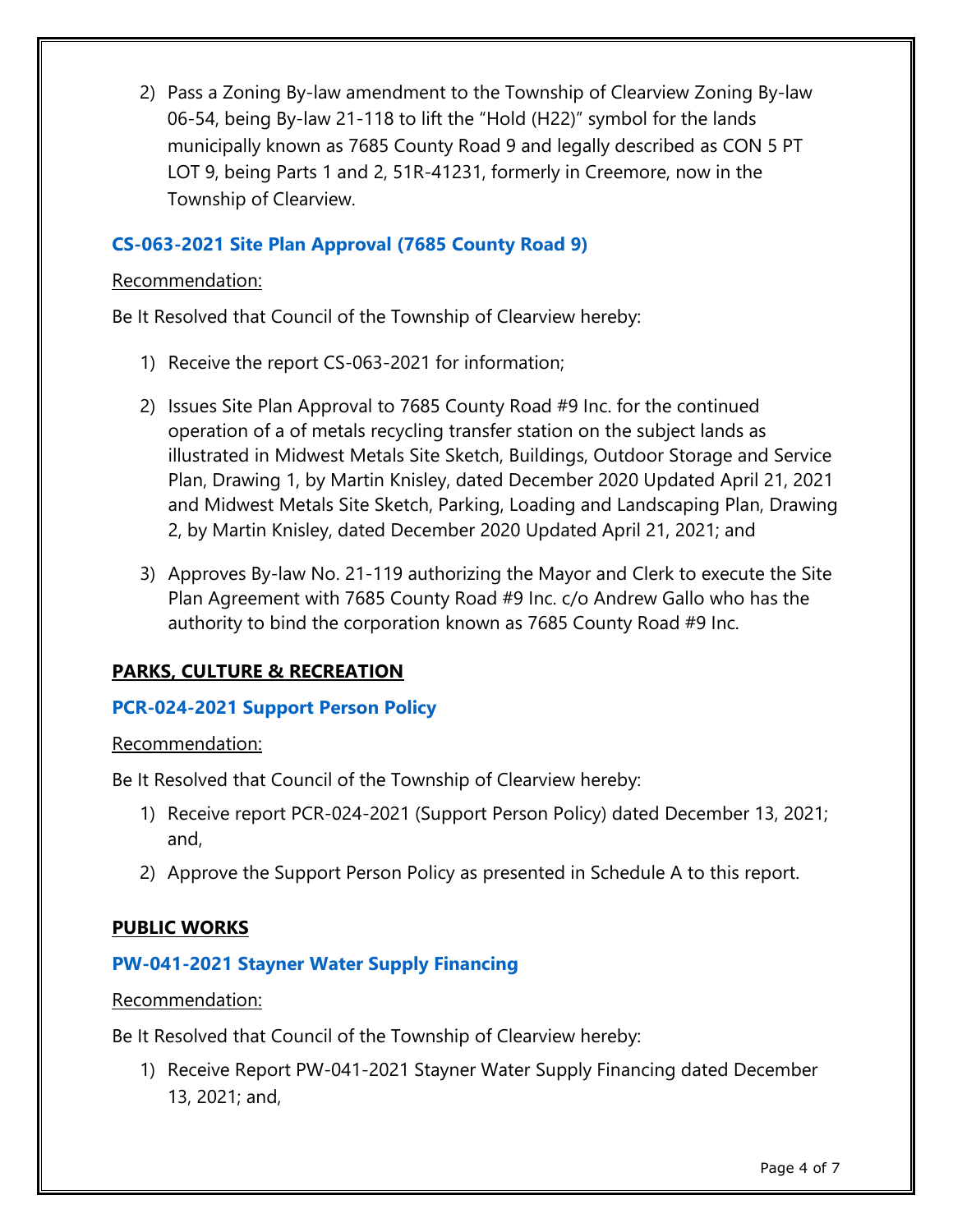- 2) That the CAO and Director of Public Works be given authority to finalize the draft DCA Early Payment Agreement attached as Schedule 1 to this report subject to such amendments as may be approved by Staff, Financial Consultants and the Township Solicitor; and,
- 3) That By-laws for these agreements and recovery of capital costs for Stayner water supply be presented to Council for final approval in early 2022.

### **[PW-042-2021 Southeast Stayner Wastewater Financing](https://www.clearview.ca/sites/default/files/uploads/publications/pw-042-2021_southeast_stayner_wastewater_financing.pdf)**

### Recommendation:

Be It Resolved that Council of the Township of Clearview hereby:

- 1) Receive Report PW-042-2021 Southeast Stayner Wastewater Financing, dated December 13, 2021; and,
- 2) That the CAO and Director of Public Works be given authority to finalize the draft Cashflow Funding Agreement, and the draft servicing By-law attached as Schedules 1 and 2, to this report, subject to such amendments as may be approved by Staff, Financial consultants and the Township solicitor; and,
- 3) That By-laws for these agreements and recovery of capital costs for wastewater servicing of Sunnidale Street be presented to Council for final approval in early 2022.

### **[PW-043-2021 Tender Winter Sand 2021](https://www.clearview.ca/sites/default/files/uploads/publications/pw-043-2021_winter_sand_tender_award.pdf)**

#### Recommendation:

Be It Resolved that Council of the Township of Clearview hereby:

1) Award tender for Winter Sand Supply to Darren Neil & Sons Excavating Inc. in the amount of \$107,056.20 including H.S.T.

### **LEGISLATIVE SERVICES/CLERK**

### **[LS-019-2021 Indigenous Land Acknowledgement](https://www.clearview.ca/sites/default/files/uploads/publications/ls-019-2021_indigenous_land_acknowledgement.pdf)**

#### Recommendation:

Be It Resolved that Council of the Township of Clearview hereby:

- 1) Receive Report LS-019-2021 (Indigenous Land Acknowledgement) dated December 13, 2021; and,
- 2) Endorse the Indigenous Land Acknowledgement Statement for the Township of Clearview as presented in this report.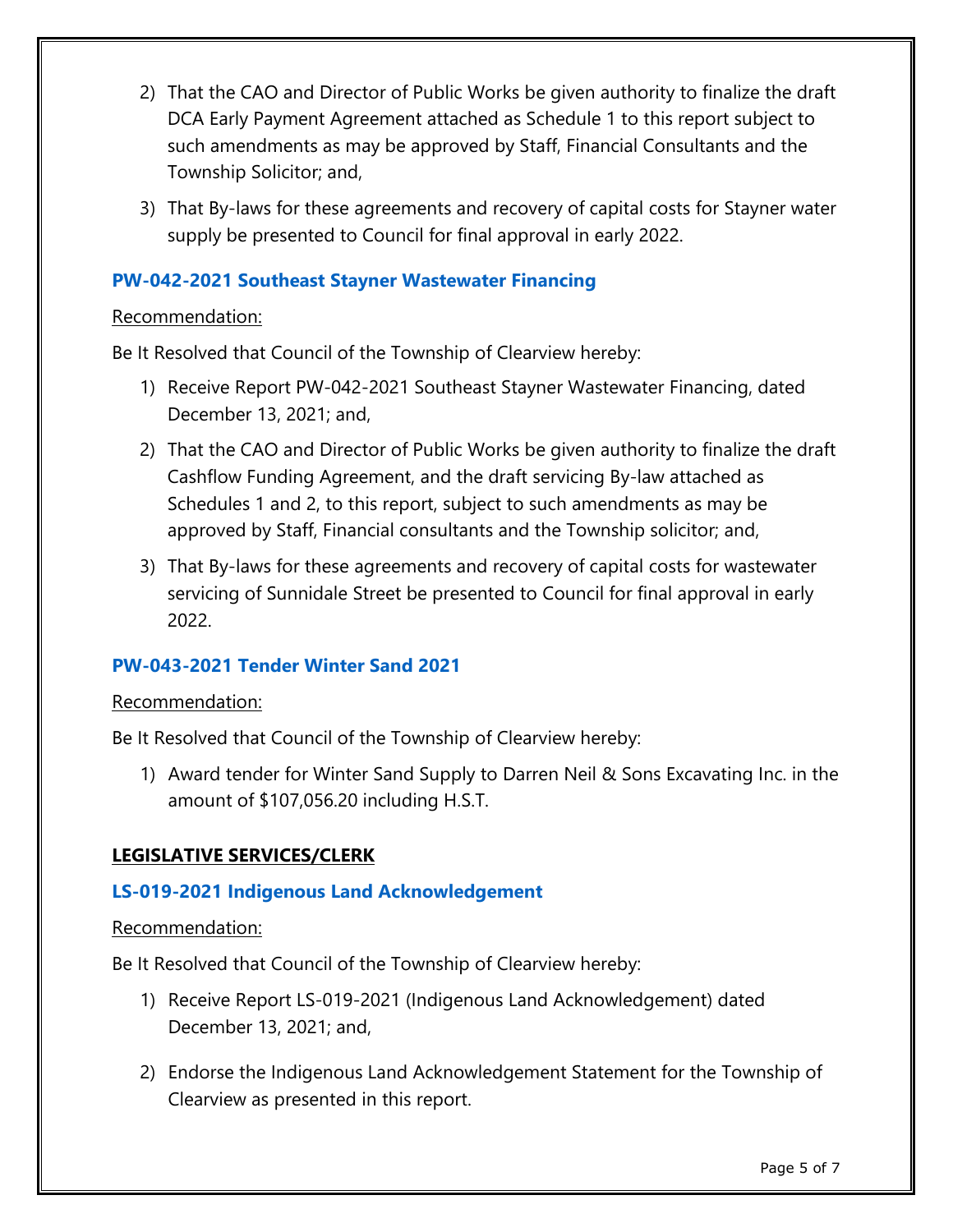# **[LS-020-2021 Updated Council Agenda Format](https://www.clearview.ca/sites/default/files/uploads/publications/ls-020-2021_updated_council_agenda_format.pdf)**

#### Recommendation:

Be It Resolved that Council of the Township of Clearview hereby:

1) Receive Report LS-020-2021 (Updated Council Agenda Format) dated December 13, 2021 for information.

### **BY-LAWS**

### **[21-118 Zoning By-law Amendment Lift Hold Symbol \(7685 County Road 9\)](https://www.clearview.ca/sites/default/files/uploads/publications/by-law_21-118_zba_lift_hold_symbol_7685_county_road_9.pdf)**

#### Recommendation:

Be It Resolved that By-law 21-118, being a by-law to regulate the use of land and the character, location and use of buildings and structures on lands municipally known as 7685 County Road 9, be presented and read a first, second and third time and finally passed this 13<sup>th</sup> day of December, 2021.

### **[21-119 Site Plan Agreement \(7685 County Road 9 Inc.\)](https://www.clearview.ca/sites/default/files/uploads/publications/by-law_21-119_site_plan_agreement_7685_county_road_9.pdf)**

#### Recommendation:

Be It Resolved that By-law 21-119, being a by-law to authorize entering into a Site Plan Agreement with 7685 County Road #9 Inc., be presented and read a first, second and third time and finally passed this  $13<sup>th</sup>$  day of December, 2021.

### **[21-121 Amend Fees and Charges By-law 17-110 \(Schedule I Building Permit Fees\)](https://www.clearview.ca/sites/default/files/uploads/publications/by-law_21-121_amend_fees_and_charges_by-law_17-110_schedule_i.pdf)**

#### Recommendation:

Be It Resolved that By-law 21-121, being a by-law to amend Schedule I of the Fees and Charges By-law 17-110, be presented and read a first, second and third time and finally passed this 13<sup>th</sup> day of December, 2021.

### **[21-122 Amend Fees and Charges By-law 17-110 \(Schedule K Cemetery Fees\)](https://www.clearview.ca/sites/default/files/uploads/publications/by-law_21-122_amend_fees_charges_by-law_17-110_schedule_k.pdf)**

### **[By-law Explanatory Note \(21-122 Amend Cemetery Fees and Charges\)](https://www.clearview.ca/sites/default/files/uploads/publications/by-law_21-122_by-law_explanatory_note.pdf)**

#### Recommendation:

Be It Resolved that By-law 21-121, being a by-law to amend Schedule K of the Fees and Charges By-law 17-110, be presented and read a first, second and third time and finally passed this 13<sup>th</sup> day of December, 2021.